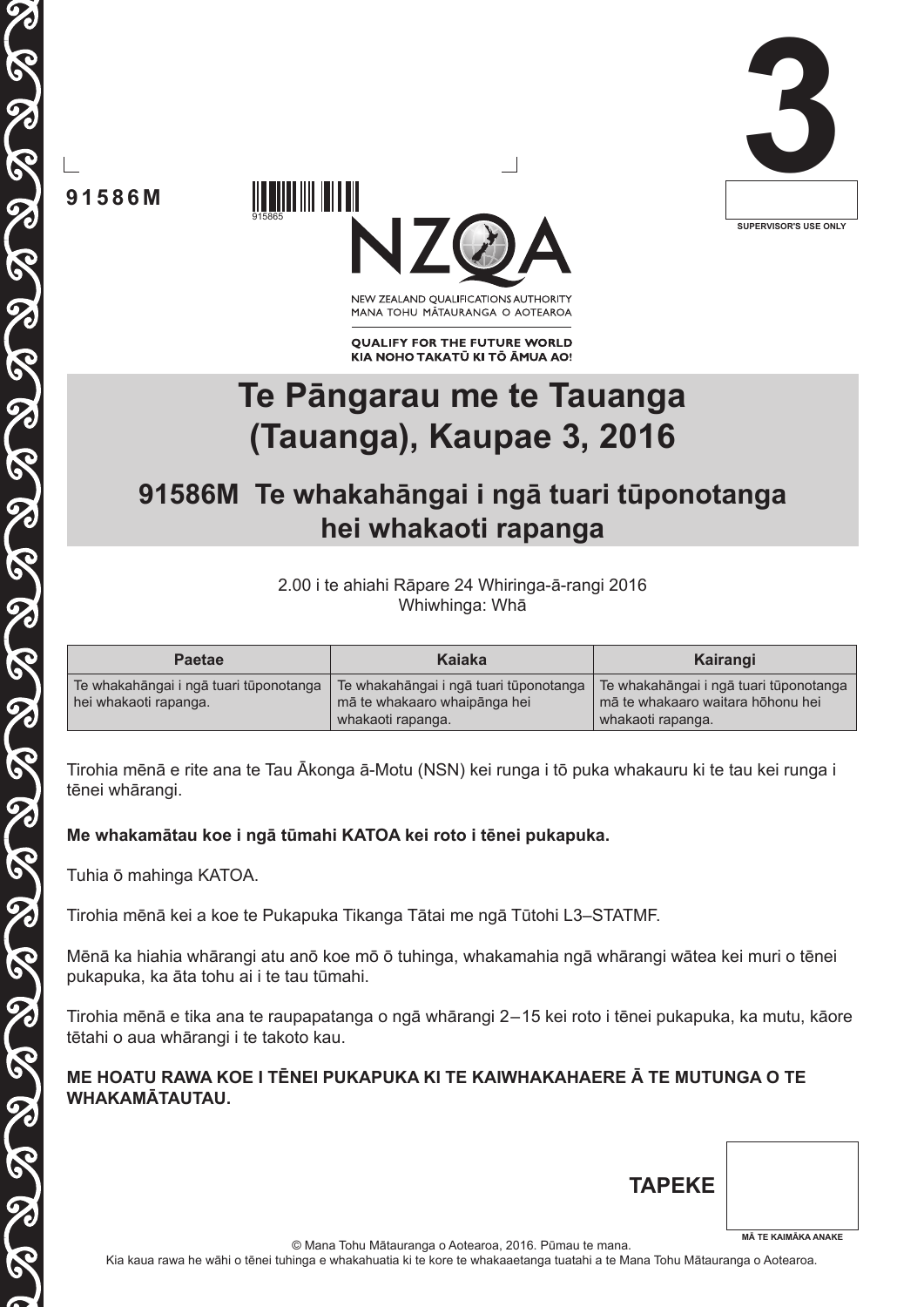### **TŪMAHI TUATAHI**

(a) Ka tāea te whakatauira te roa o te wā e kimi tūnga waka ana tētahi kaihoko i te hokomaha mā tētahi taurangi matapōkere e whai uara ana i waenga i te 0 me te 8 meneti. Ko te tino wā ka kitea he tūnga waka e tētahi kaihoko he 2 meneti.

 Mā te whakamahi i tētahi tauira tōtika, tātaihia te tūponotanga ka iti ake i te rua meneti, neke atu RĀNEI i te ono meneti e kimihia ana e te kaihoko he tūnga waka.

(b) Kua whakatauirahia e tētahi hokomaha te roa o te wā e pau ana i ngā kaihoko i te hokomaha mā te whakamahi i tētahi tuaritanga māori me te toharite o te 32.5 meneti me te ine mahora o te 10.8 meneti.

 (i) Tātuhia tēnei tauira tuari tūponotanga ki te tuaka i raro.



Te Pāngarau me te Tauanga (Tauanga) 91586M, 2016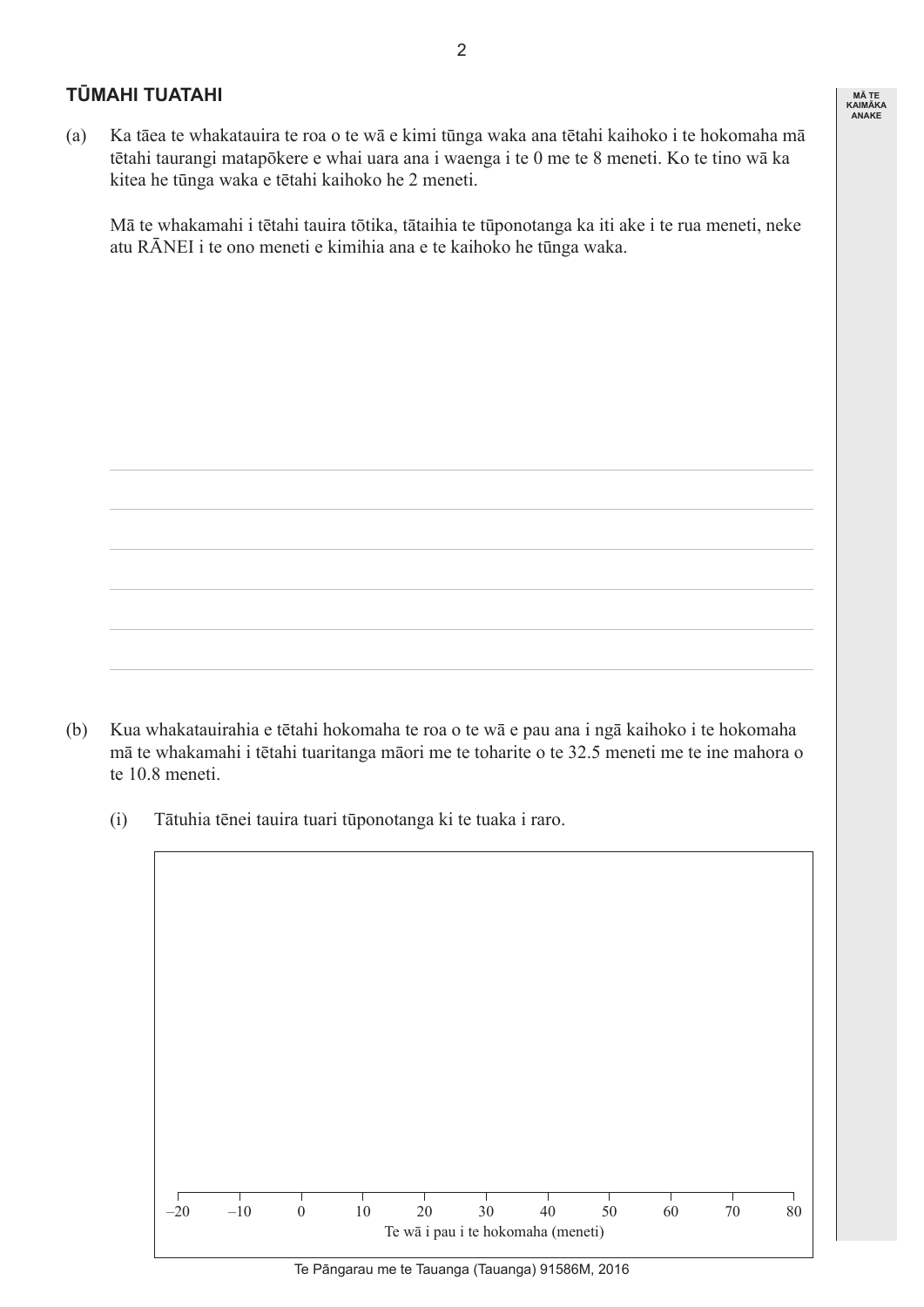#### **QUESTION ONE**

(a) The time it takes a shopper to find a carpark at the supermarket can be modelled by a random variable that takes on values between 0 minutes and 8 minutes. The most likely time it takes a shopper to find a carpark is 2 minutes.

 Using an appropriate model, calculate the probability that it will take less than two minutes OR more than six minutes for a shopper to find a carpark.

(b) A supermarket has modelled the time shoppers spend at the supermarket using a normal distribution with a mean of 32.5 minutes and a standard deviation of 10.8 minutes.

 (i) Sketch this probability distribution model on the axis below.

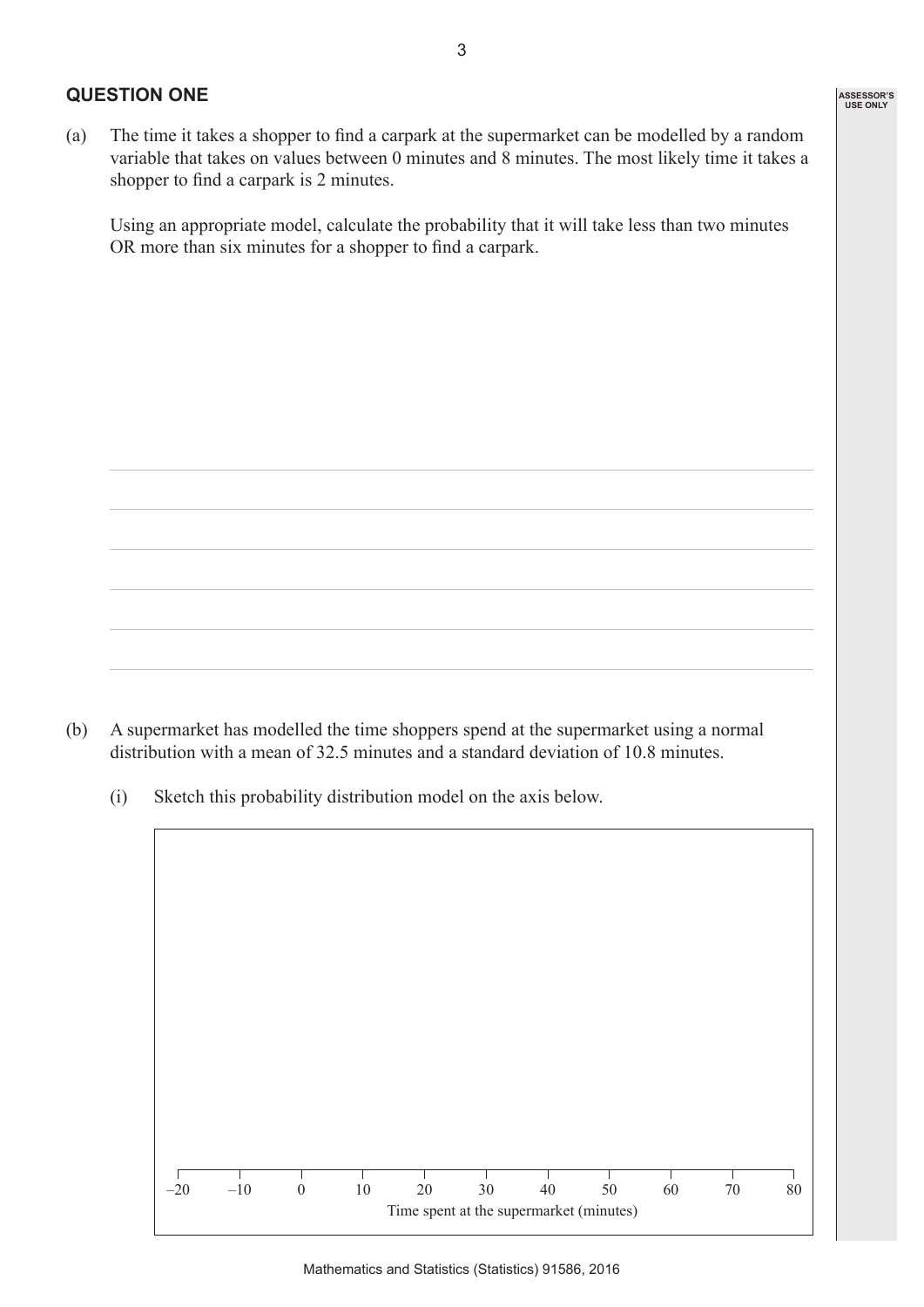(ii) Mā te whakamahi i tēnei tauira, tātaihia te tūponotanga ka neke atu i te 40 meneti te roa o te wā i te hokomaha o ngā kaihoko rerekē e rua i tīpako matapōkeretia.

**MĀ TE KAIMĀKA ANAKE**

 Hōmai (t)ērā whakapaenga ka hiahiatia.

 (iii) Mā te whai i tētahi mātai mātakinga o ngā kaihoko, kua huria e te hokomaha tana tauira mō te wā e pau ana i ngā kaihoko ki te hokomaha. Mō tēnei tauira hou, kei te mau i te hokomaha te toharite ki tērā o te tauira tawhito, ēngari kua whakatikahia te ine mahora. Mā te whakamahi i tēnei tauira hou, ko te ōrau o ngā kaihoko ka roa atu i te 40 meneti i te hokomaha ka whakatau tatahia kia 31.1%.

 Matapakitia ka pēhea te whakataurite o te ine mahora o te tauira hou mō te wā e pau ana i ngā kaihoko ki te hokomaha tēnā ki te ine mahora o te tauira tawhito mō te wā e pau ana i ngā kaihoko ki te hokomaha.

 Ka hiahia pea koe ki te kōrero mō ō whakautu i ngā wāhanga (i) me (ii) hei tautoko i tō whakamāramatanga.

 (iv) Matapakitia kia KOTAHI te ngoikoretanga pea ka tāea mēnā ka whakamahia te tuari māori hei whakatauira i te wā i pau ki tēnei hokomaha.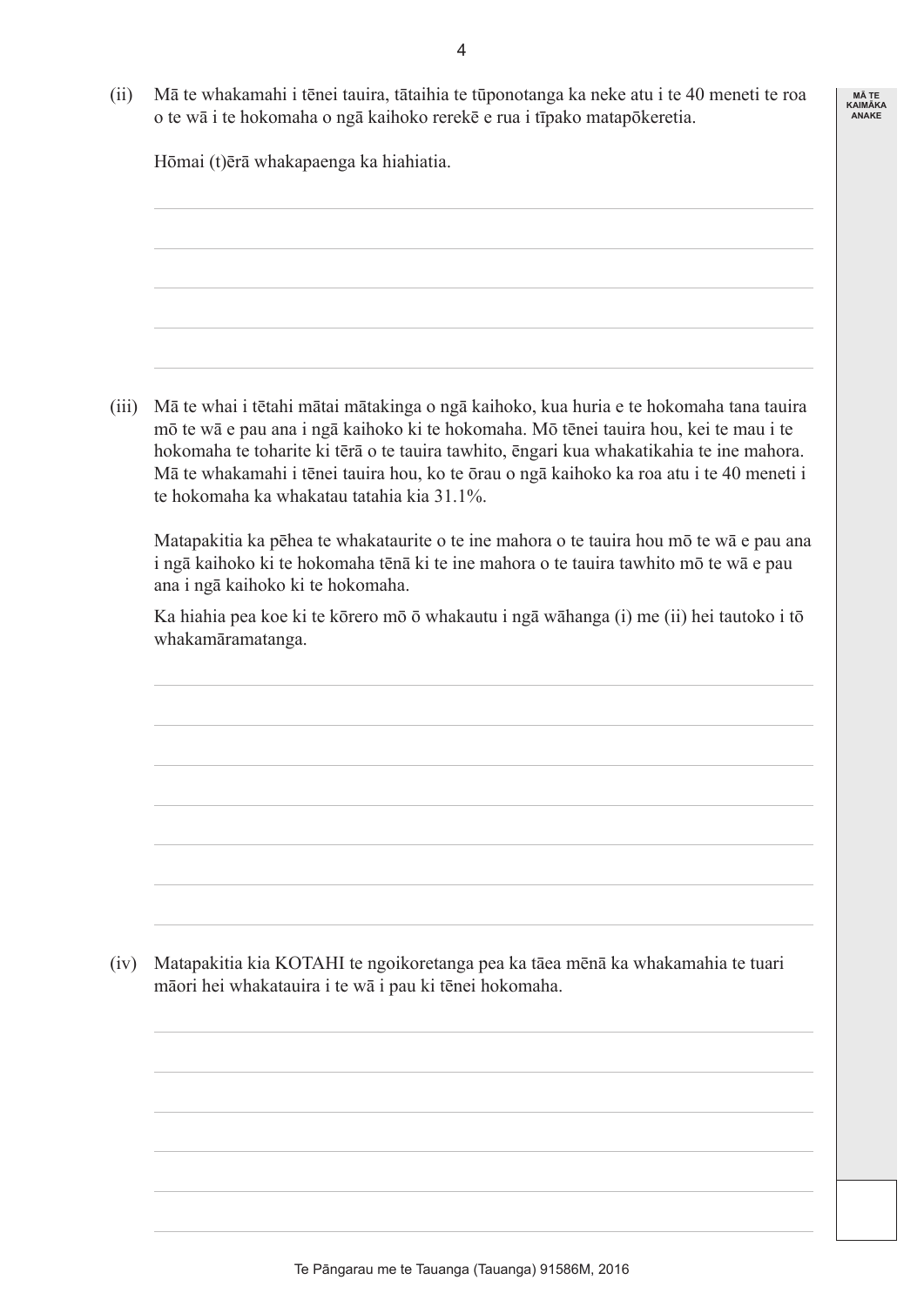**ASSESSOR'S USE ONLY**

 (ii) Using this model, calculate the probability that two different randomly selected shoppers both spend more than 40 minutes at the supermarket.

Give any assumption(s) that need to be made.

 (iii) Following an observational study of shoppers, the supermarket has changed its model for the time shoppers spend at the supermarket. For this new model, the supermarket has kept the mean the same as the old model, but has adjusted the standard deviation. Using this new model, the percentage of shoppers who take longer than 40 minutes at the supermarket is estimated to be 31.1%.

 Discuss how the standard deviation of the new model for the time shoppers spend at the supermarket compares with the standard deviation of the old model for the time shoppers spend at the supermarket.

You may wish to refer to your answers in parts (i) and (ii) to support your explanation.

 (iv) Discuss ONE potential limitation with using a normal distribution to model the time spent at this supermarket.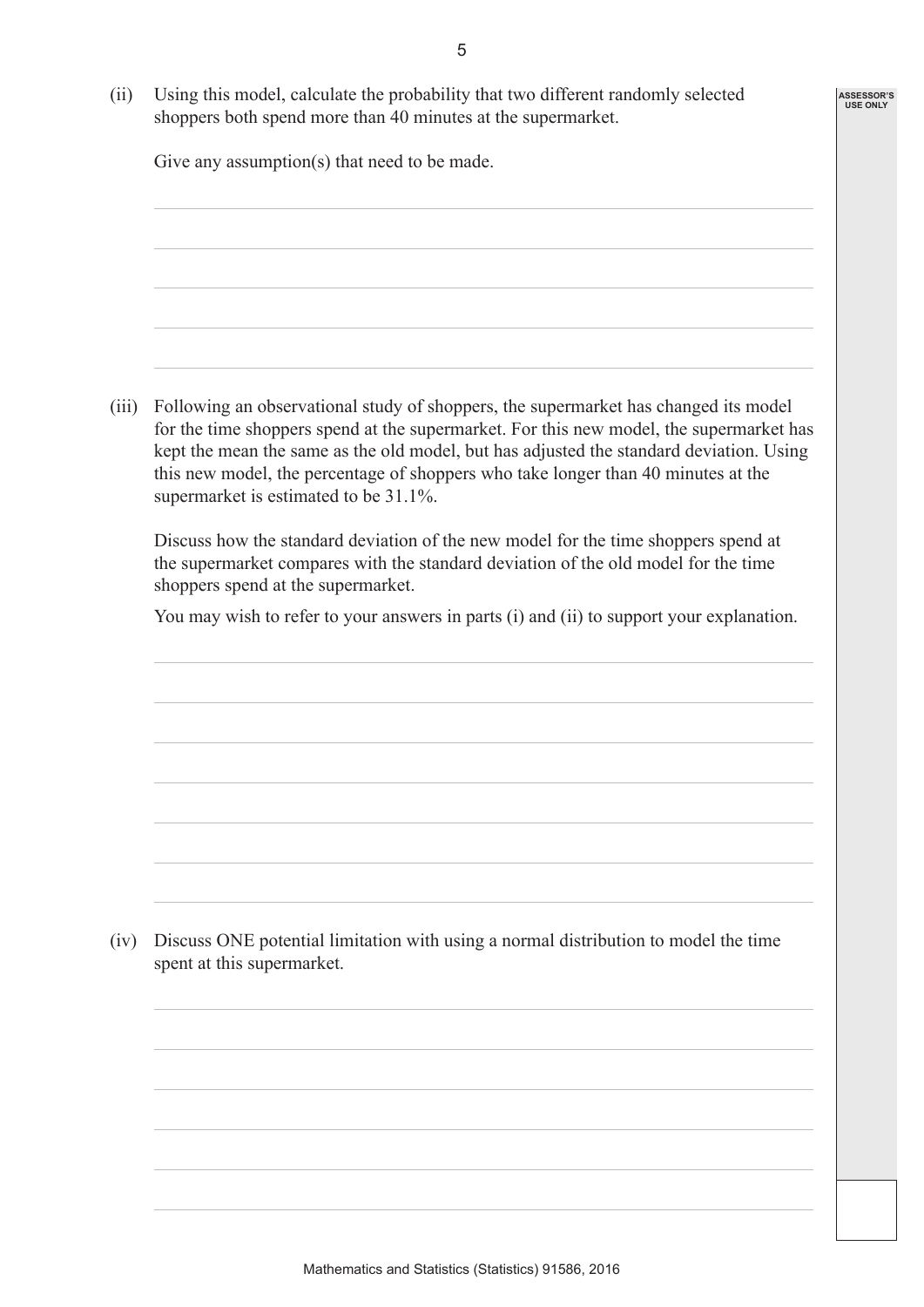## **TŪMAHI TUARUA**

(a) E waru ngā kaimahi "hauminga" o tētahi hokomaha hei āwhina i ngā wā e tino poke1 ana. E ai ki ngā rokiroki mōhiohio a te hokomaha, ko te tūponotanga kāore tētahi o ēnei kaimahi i te wātea ina tonoa ana he 0.14 te whakatau tata.

 Ka tono atu te hokomaha i ngā kaimahi e waru katoa i tētahi rā e tino pokea ana e te mahi.

 (i) Mā te whakamahi i tētahi tauira tōtika, tātaihia te tūponotanga ka iti ake i te toru ēnei kaimahi kāore e wātea mai ina tonoa mai.

 (ii) Parahautia tō whakautu mā te whakamahi i te tuari tūponotanga mō tō whakautu (i).

(b) Kei te whakahaere whakatairanga tētahi hokomaha e whiwhi ai ngā kaihoko i tētahi taonga hei whakakao mō ia \$50 ka whakapaua i te hokomaha mai i te hokotanga kotahi.

 Mā te whakamahi i tētahi rahinga nui o ngā raraunga hokohoko tāhiko, kua whakaputaina e te hokomaha te kauwhata e whai ake.



Te Pāngarau me te Tauanga (Tauanga) 91586M, 2016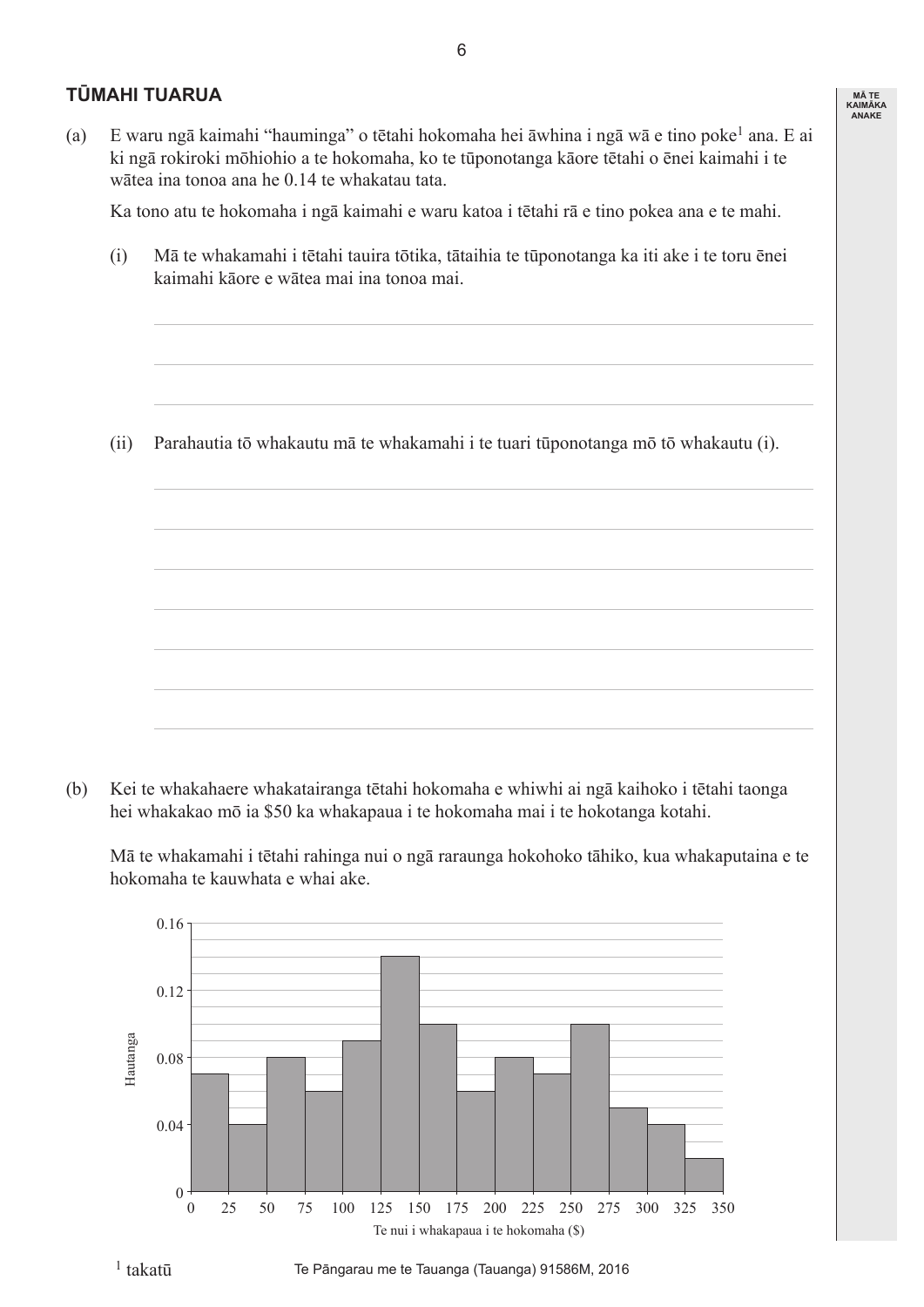### **QUESTION TWO**

(a) A supermarket has eight employees who are "on call" to help out during busy periods. Based on the supermarket's records, the probability of one of these employees being unavailable when called is estimated to be 0.14.

 The supermarket needs to call all eight employees during one particularly busy period.

 (i) Using an appropriate model, calculate the probability that fewer than three of these employees will be unavailable when called.

 (ii) Justify the use of the probability distribution for your answer in (i).

(b) A supermarket is running a promotion where shoppers get one collectable item for every \$50 they spend at the supermarket in one purchase.

 Using a very large amount of electronic sales data, the supermarket has produced the following graph:



**ASSESSOR'S USE ONLY**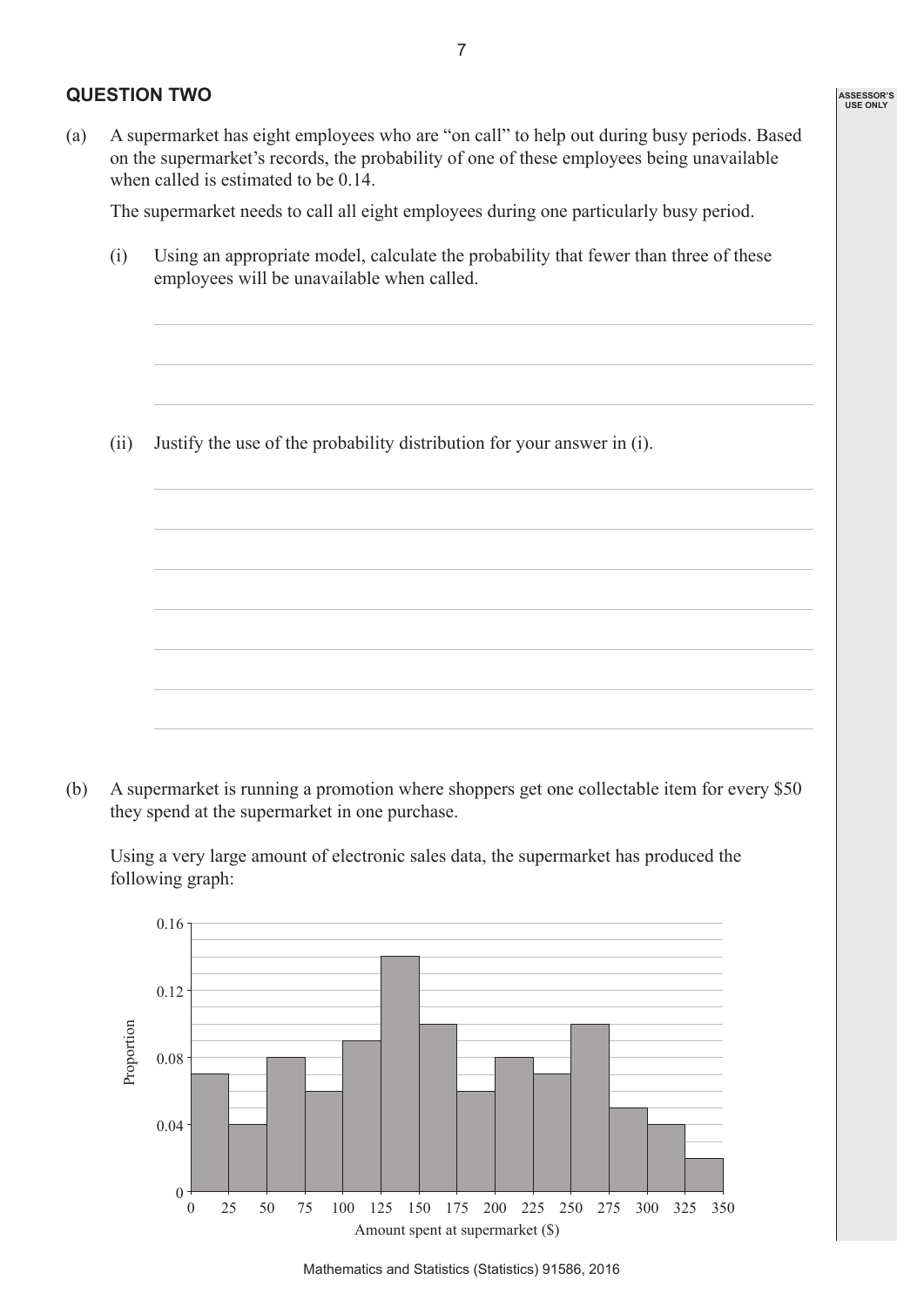(i) Whakamahia ēnei raraunga hei whakaoti i te papatau i raro, e whakaatu ana i te tauira tuari tūponotanga mō te taurangi matapōkere *N*, ko te maha o ngā taonga hei whakakao ka riro mai i te hokotanga kotahi.

| $\boldsymbol{n}$ |      | ٮ    |      |      |      |
|------------------|------|------|------|------|------|
| $P(N = n)$       | 0.14 | 0.16 | 0.15 | 0.15 | 0.06 |

 (ii) Mā te whakamahi i te tauira i waihangatia i (b)(i), tātaihia te tau toharite o ngā taonga hei whakakao i riro mai i ngā kaihoko i ia hokotanga.

 Hōmai (t)ērā whakapaenga ka hiahiatia.

 (iii) Kei te whakaaroaro te hokomaha ki te huri i te whakatairanga kia riro mai ai i ngā kaihoko he taonga hei whakakao kotahi mō ia \$25 ka whakapaua i te hokomaha i te hokotanga kotahi.

 Me te kore mahi i ētahi tātai anō, matapakitia mēnā ka huaruatia te tau toharite o ngā taonga hei whakakao e riro ana i ngā kaihoko i ia hokotanga.

8

Te Pāngarau me te Tauanga (Tauanga) 91586M, 2016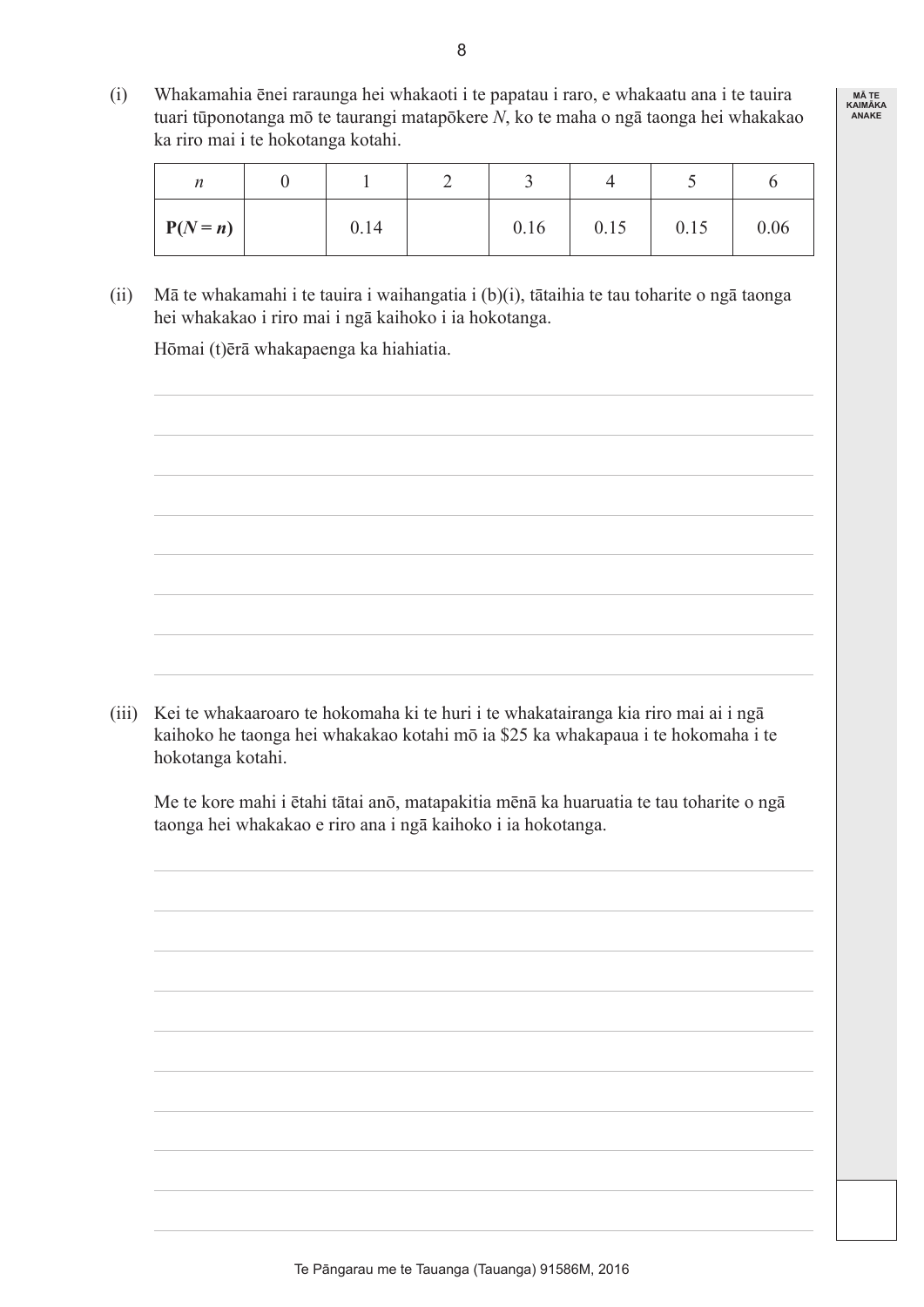(i) Use this data to complete the table below, which shows a probability distribution model for the random variable *N*, the number of collectable items gained in one purchase.

**ASSESSOR'S USE ONLY**

| n          |      |      |      |      |      |
|------------|------|------|------|------|------|
| $P(N = n)$ | 0.14 | 0.16 | 0.15 | 0.15 | 0.06 |

(ii) Using the model formed in  $(b)(i)$ , calculate the mean number of collectable items gained by shoppers per purchase.

Give any assumption(s) that need to be made.

(iii) The supermarket is considering changing the promotion so that shoppers get one collectable item for every \$25 they spend at the supermarket in one purchase.

 Without performing additional calculations, discuss whether this will result in a doubling of the mean number of collectable items gained by shoppers per purchase.

9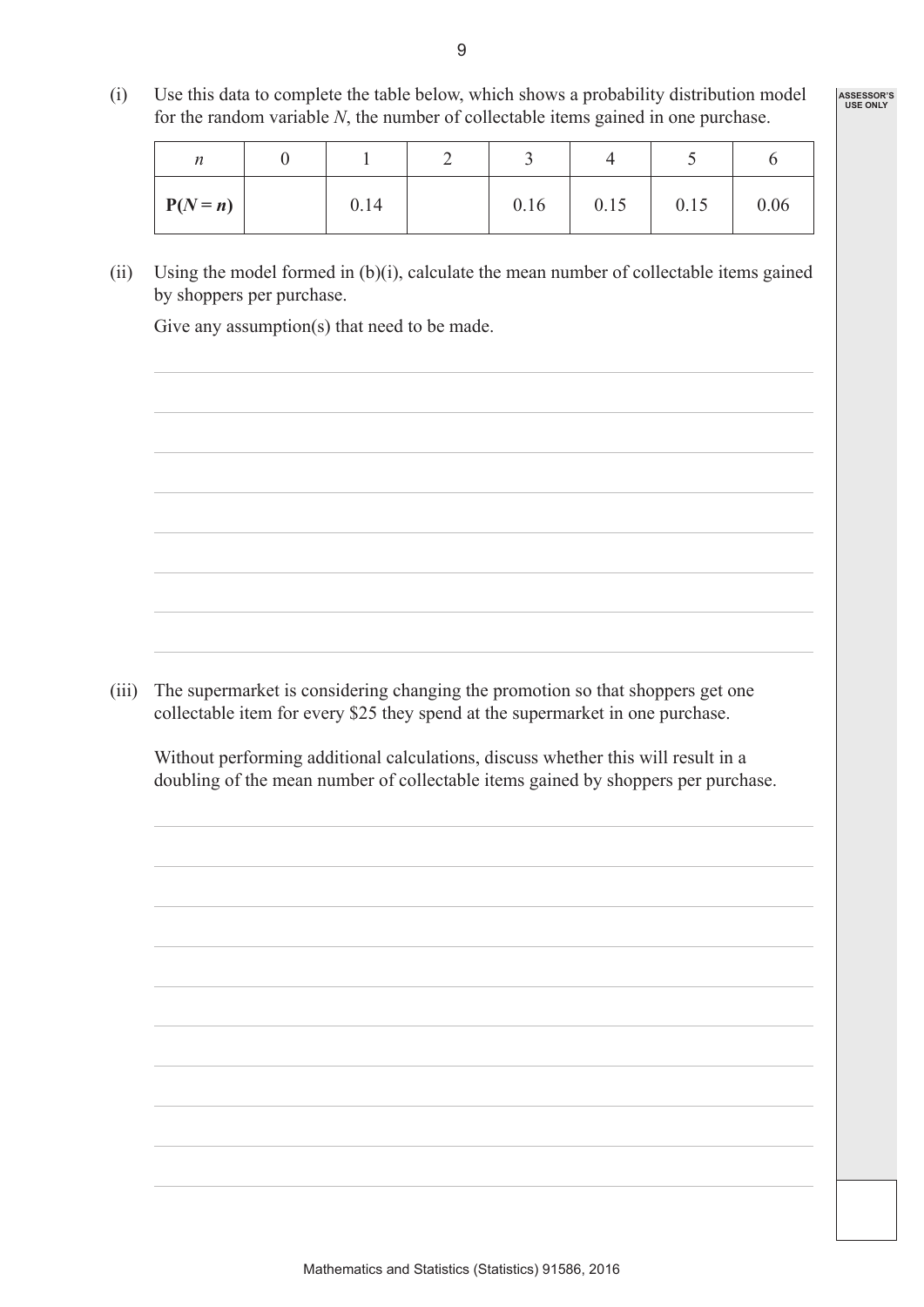### **TŪMAHI TUATORU**

**MĀ TE KAIMĀKA ANAKE**

- (a) E tuwhera ana tētahi hokomaha paku i te pokapū o te tāone i ngā haora 24 i ia rā..
	- (i) Mai i te 10 i te pō ki te 6 i te ata i ia rā, ko te tau toharite o ngā kaihoko e tae mai ana ki te hokomaha i ia 5 meneti he 1.3.

 Mā te whakamahi i tētahi tauira tuari tūponotanga e hāngai ana, tātaihia te tūponotanga ka nui atu i te rua ngā kaihoko ka tae mai ki te hokomaha i roto i tētahi wā 5 meneti i waenga i te 10 i te pō me 6 i te ata.

 (ii) Mai i te 6 i te ata ki te 10 i te pō i ia rā, mā te whakamahi i ngā pikitia mai i ngā kāmera whakamaru, i kitea e te hokomaha i te 94% o ngā wā 5 meneti, kotahi te kaihoko i te iti rawa e taetae ana ki te hokomaha.

 Matapakitia he pēhea te whakataurite o te tau toharite o ngā kaihoko e tae mai ana ki te hokomaha i ia wā 5 meneti mai i te 6 i te ata ki te 10 i te pō ki te tau toharite o ngā kaihoko e tae mai ana ki te hokomaha i ia wā 5 meneti mai i te 10 i te pō ki te 6 i te ata.

 (iii) Matapakitia tētahi atu take KOTAHI (i tua atu i te wā o te rā) hei whakaaroaro mā te hokomaha ina whakatauira i te maha o ngā kaihoko e tae atu ana ki te hokomaha i ia 5 meneti.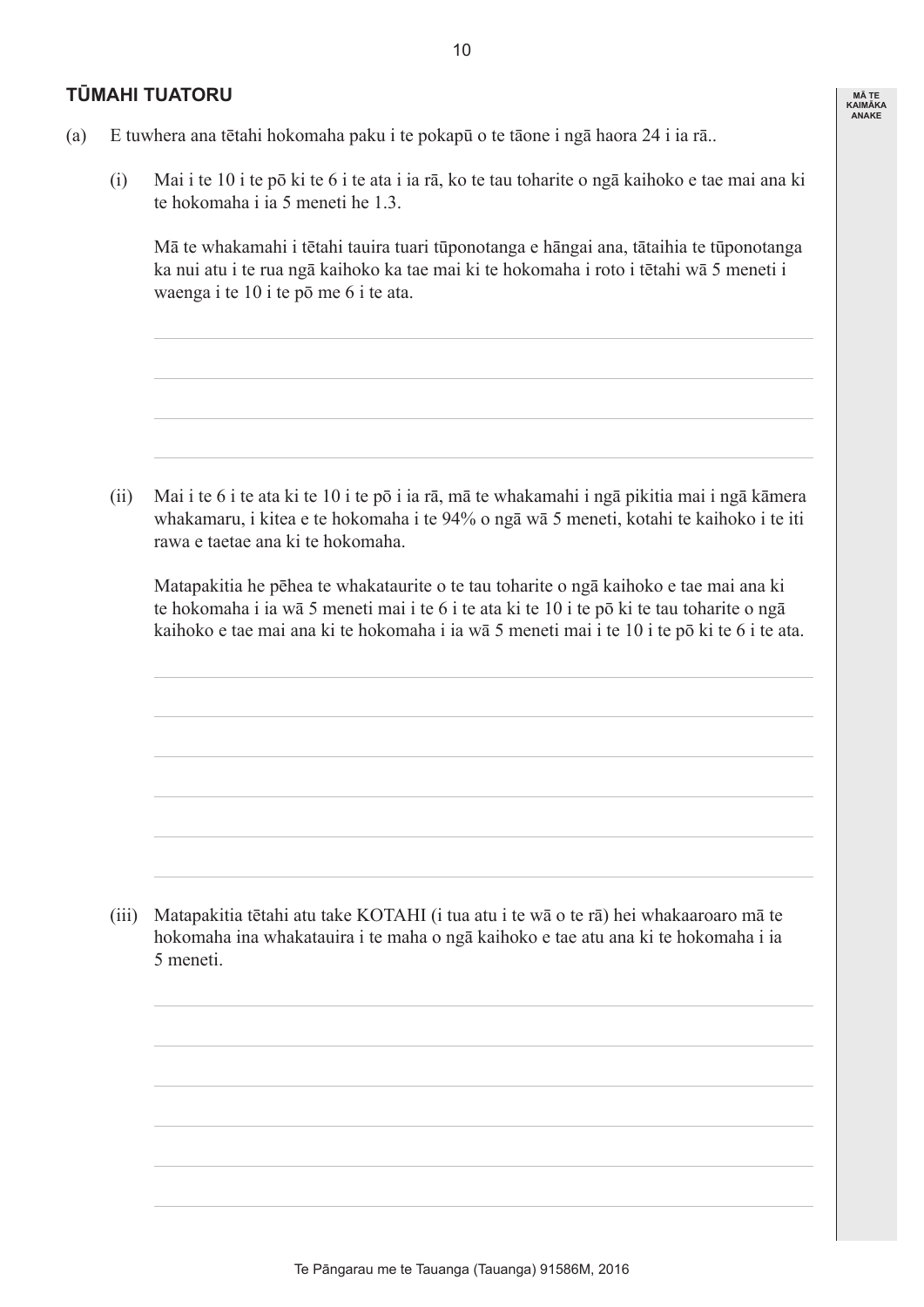#### **QUESTION THREE**

**ASSESSOR'S USE ONLY**

- (a) A small supermarket located in the city centre is open 24 hours per day.
	- (i) Between 10 pm and 6 am each day, the mean number of shoppers who arrive at the supermarket per 5 minutes is 1.3.

 Using a suitable probability distribution model, calculate the probability that more than two shoppers arrive at the supermarket during a 5-minute period between 10 pm and 6 am.

 (ii) Between 6 am and 10 pm each day, using footage from its security cameras, the supermarket found that in 94% of 5-minute periods, there was at least one shopper arriving at the supermarket.

 Discuss how the mean number of shoppers who arrive at the supermarket per 5 minutes between 6 am and 10 pm compares to the mean number of shoppers who arrive at the supermarket per 5 minutes between 10 pm and 6 am.

(iii) Discuss ONE other factor (in addition to the time of day) the supermarket should consider when modelling the number of shoppers who arrive at their supermarket per 5 minutes.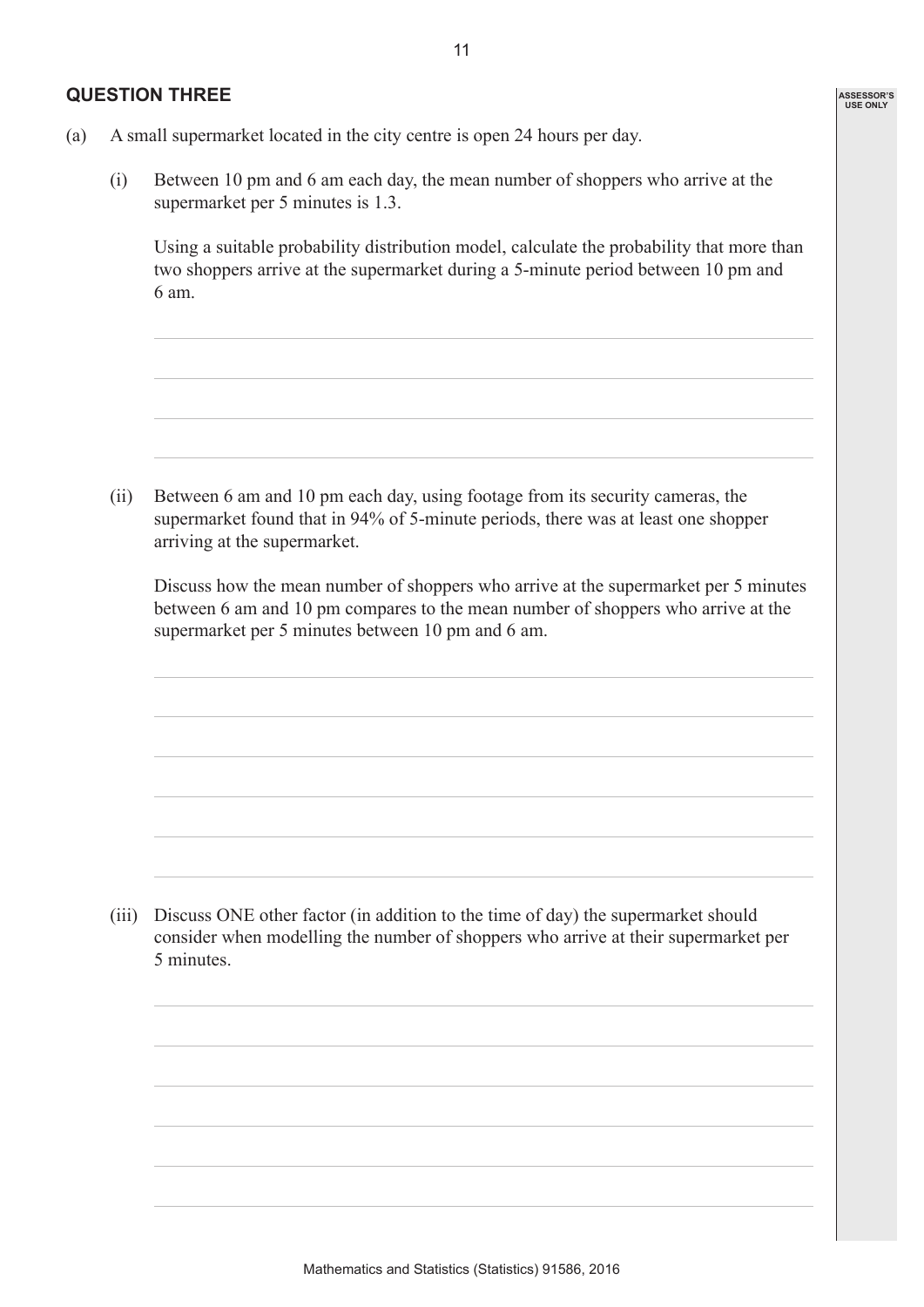(b) Kua hoahoatia anō e tētahi hokomaha nui tana wāhi tiriwā, tae atu ki te whakauru anō i ngā pae tiriwā mahi-whaiaro me te huri i te takoto o ngā pae tiriwā. I mua me muri o te hoahoatanga anō, e rua ngā rangahau kaihoko rerekē i whakahaerehia e te hokomaha.

 I ia rangahau (i mua, i muri), i pātaihia ngā kaihoko ki te whakatau i tō rātou wheako mō te mahi tiriwā i te hokomaha ka tatau ai ki te tauine o te 0 (tino koretake) ki te 5 (tino pai).

 E whakaaturia i raro nei ngā otinga mō ia rangahau.



 (i) Tautuhia ko tēhea te huinga raraunga he iti iho te taurangitanga o ngā tatau whakatauranga.

 Whakamahia te whakaaro whaitake o te tauanga hei tautoko i tō whakautu.



 (ii) Matapakitia mēnā he tika anō ki te whakamahi i te tuaritanga Poisson hei whakatauira i ngā whakatauranga mō te rangahau 'i mua'.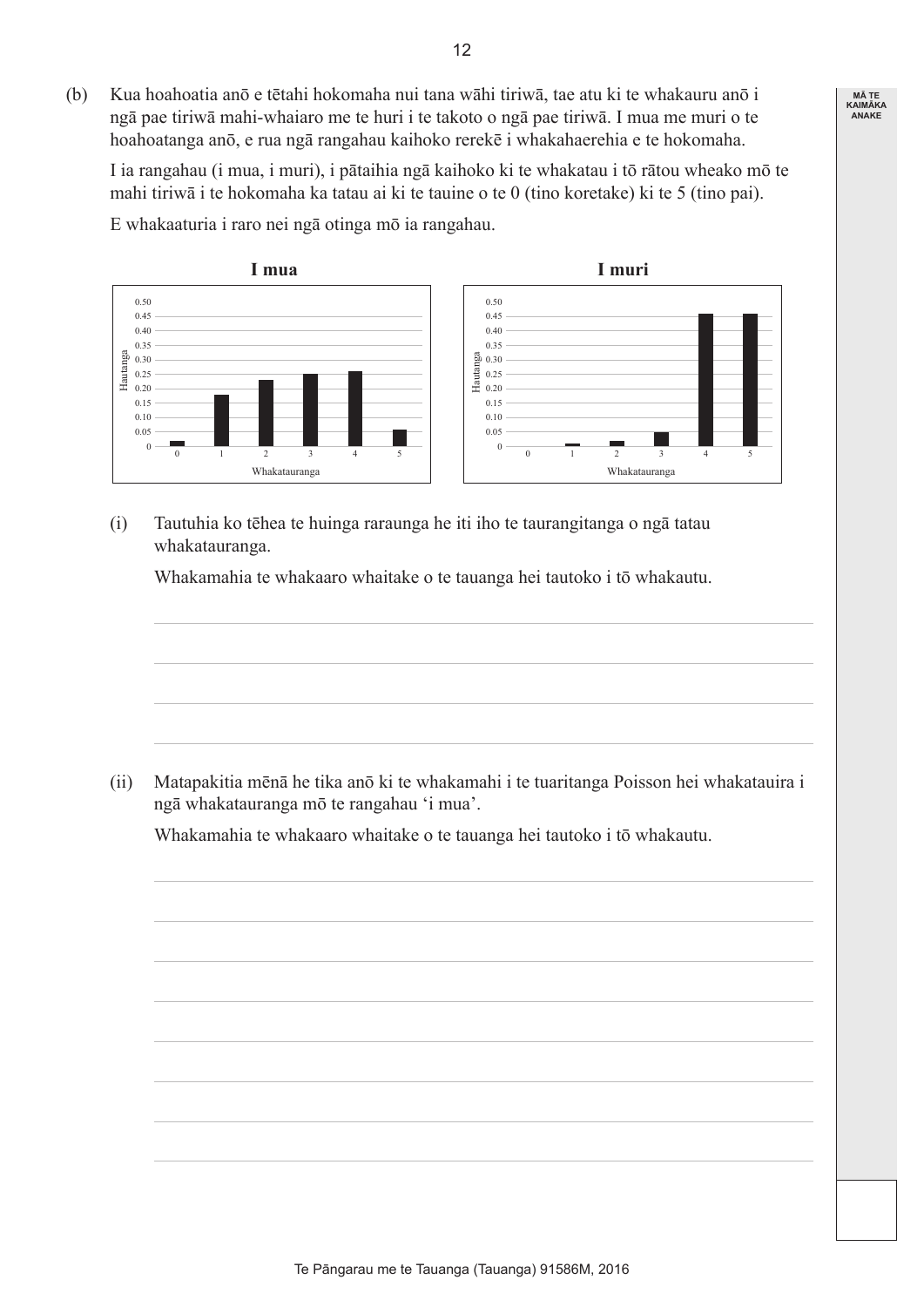(b) A large supermarket has re-designed its checkout area, including installing more selfservice checkouts and changing the layout of checkouts. Before and after the re-design, the supermarket conducted two different surveys of shoppers.

 In each survey (before, after), shoppers were asked to rate their experience with checking out of the supermarket as a score on a scale of 0 (very unhappy) to 5 (very satisfied).

 $0 \frac{1}{0}$ 0.05 0.10 0.15 0.20 0.25 0.30  $\frac{6}{100}$  0.35<br>  $\frac{0.35}{0.25}$  0.25<br>  $\frac{0.25}{0.20}$ 0.40 0.45 0.50 1 2 Rating  $\begin{array}{|c|c|c|c|c|}\n\hline\n3 & 4 & 5 & \end{array}$  0  $\begin{array}{|c|c|c|c|c|}\n\hline\n0 & 0 & 0 \\
\hline\n\end{array}$ 0.05 0.10 0.15 0.20 0.25 0.30  $\begin{bmatrix} 0.35 \\ 0.30 \\ 0.25 \\ 0.20 \\ \end{bmatrix}$ 0.40 0.45 0.50 1 2 Rating 3 4 5 **Before After**

 The results for each survey are shown below:

 (i) Identify which set of data has less variation in rating scores. Support your answer with statistical reasoning.

 (ii) Discuss if it would be appropriate to use a Poisson distribution to model the ratings for the 'before' survey.

 Support your answer with statistical reasoning.



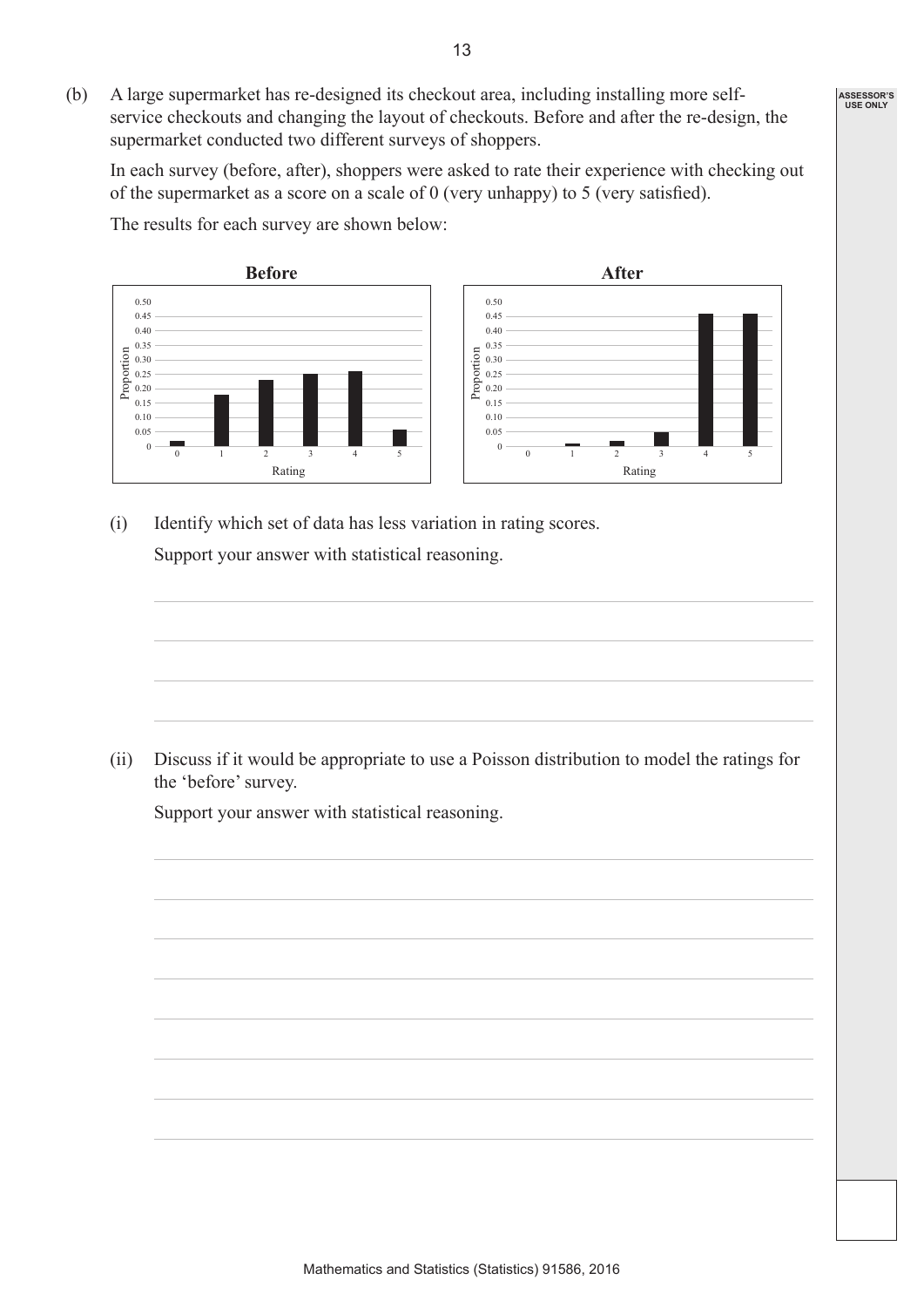| TAU TŪMAHI |  | He whārangi anō ki te hiahiatia. | Tuhia te (ngā) tau tūmahi mēnā e tika ana. | MÃ TE<br>KAIMÃKA<br>ANAKE |
|------------|--|----------------------------------|--------------------------------------------|---------------------------|
|            |  |                                  |                                            |                           |
|            |  |                                  |                                            |                           |
|            |  |                                  |                                            |                           |
|            |  |                                  |                                            |                           |
|            |  |                                  |                                            |                           |
|            |  |                                  |                                            |                           |
|            |  |                                  |                                            |                           |
|            |  |                                  |                                            |                           |
|            |  |                                  |                                            |                           |
|            |  |                                  |                                            |                           |
|            |  |                                  |                                            |                           |
|            |  |                                  |                                            |                           |
|            |  |                                  |                                            |                           |
|            |  |                                  |                                            |                           |
|            |  |                                  |                                            |                           |
|            |  |                                  |                                            |                           |
|            |  |                                  |                                            |                           |
|            |  |                                  |                                            |                           |
|            |  |                                  |                                            |                           |
|            |  |                                  |                                            |                           |
|            |  |                                  |                                            |                           |
|            |  |                                  |                                            |                           |
|            |  |                                  |                                            |                           |
|            |  |                                  |                                            |                           |
|            |  |                                  |                                            |                           |
|            |  |                                  |                                            |                           |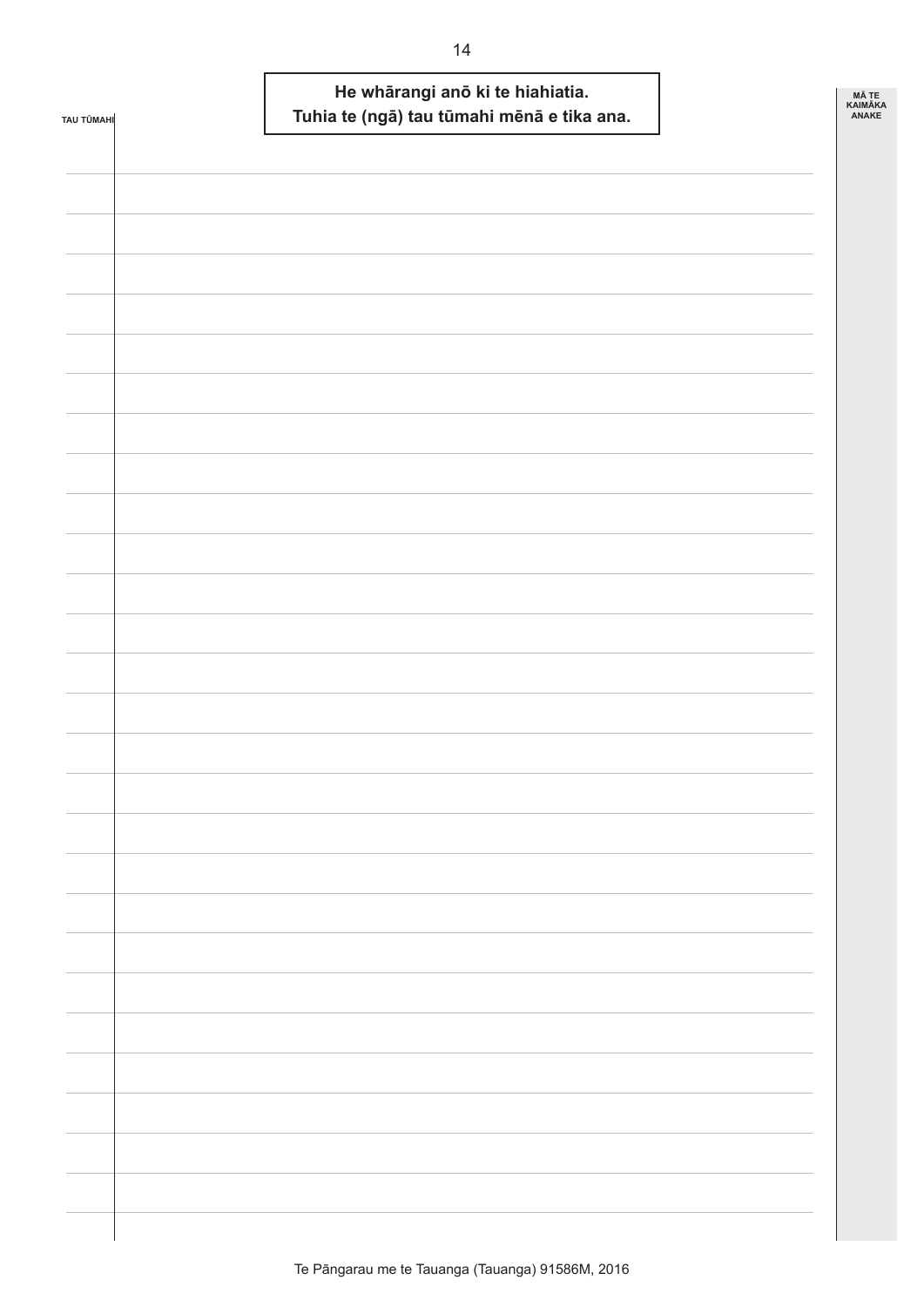| QUESTION<br><b>NUMBER</b> | Extra paper if required.<br>Write the question number(s) if applicable. | ASSESSOR'S<br><b>USE ONLY</b> |
|---------------------------|-------------------------------------------------------------------------|-------------------------------|
|                           |                                                                         |                               |
|                           |                                                                         |                               |
|                           |                                                                         |                               |
|                           |                                                                         |                               |
|                           |                                                                         |                               |
|                           |                                                                         |                               |
|                           |                                                                         |                               |
|                           |                                                                         |                               |
|                           |                                                                         |                               |
|                           |                                                                         |                               |
|                           |                                                                         |                               |
|                           |                                                                         |                               |
|                           |                                                                         |                               |
|                           |                                                                         |                               |
|                           |                                                                         |                               |
|                           |                                                                         |                               |
|                           |                                                                         |                               |
|                           |                                                                         |                               |